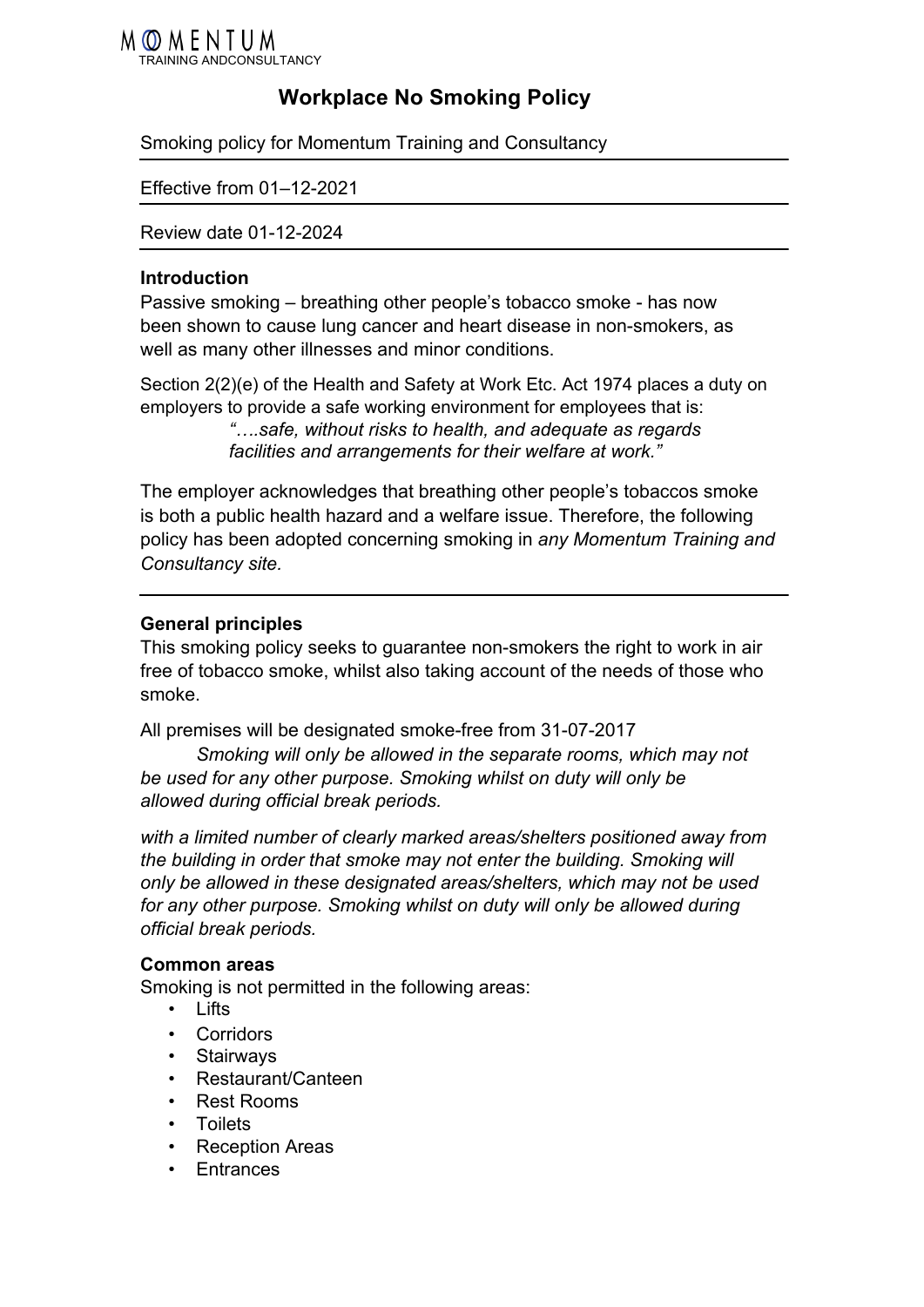# MOMENTUM

TRAINING ANDCONSULTANCY

• Car Parks

# **Work areas**

Smoking is not permitted in any work area. This applies to all offices, work areas, whether occupied by one person, or shared by two or more. Anyone who wishes to smoke must do so during official break periods and only in *designated smoking rooms/areas away from the building/shelters in the grounds.*

# *Smoking rooms/External areas/Shelters*

*No Smoking rooms/External Areas*

# **Vehicles**

Smoking is not permitted in company vehicles. The policy of no smoking will apply in the car park.

# **Unions/Health and Safety representative**

This policy has been devised in full consultation with all of those employees who are concerned with health and safety in this workplace. It enjoys the support of the relevant representatives.

# **Informing staff of the policy**

The employer has informed staff 90 days in advance and will provide all members of staff with a copy of this policy upon their request.

# **Visitors and temporary staff**

Visitors and temporary staff are expected to abide by the terms of this policy. The following arrangements have been made for informing them of its existence.

# **Adequate signage**

Receptionist/Person greeting will inform the person of the policy, to be reinforced via the invitation letter or email if required.

# **Recruitment procedures**

Job advertisements, job descriptions and interviews will include reference to this policy. On their appointment, all new staff members will be given a copy of this policy.

# **Help for those who smoke**

This policy recognises that passive smoking adversely affects that health of all employees. It is not concerned with whether anyone smokes, but where they smoke, and the effect this has on non-smoking colleagues. However, it is recognised that the smoking policy will impact on smoker's lives.